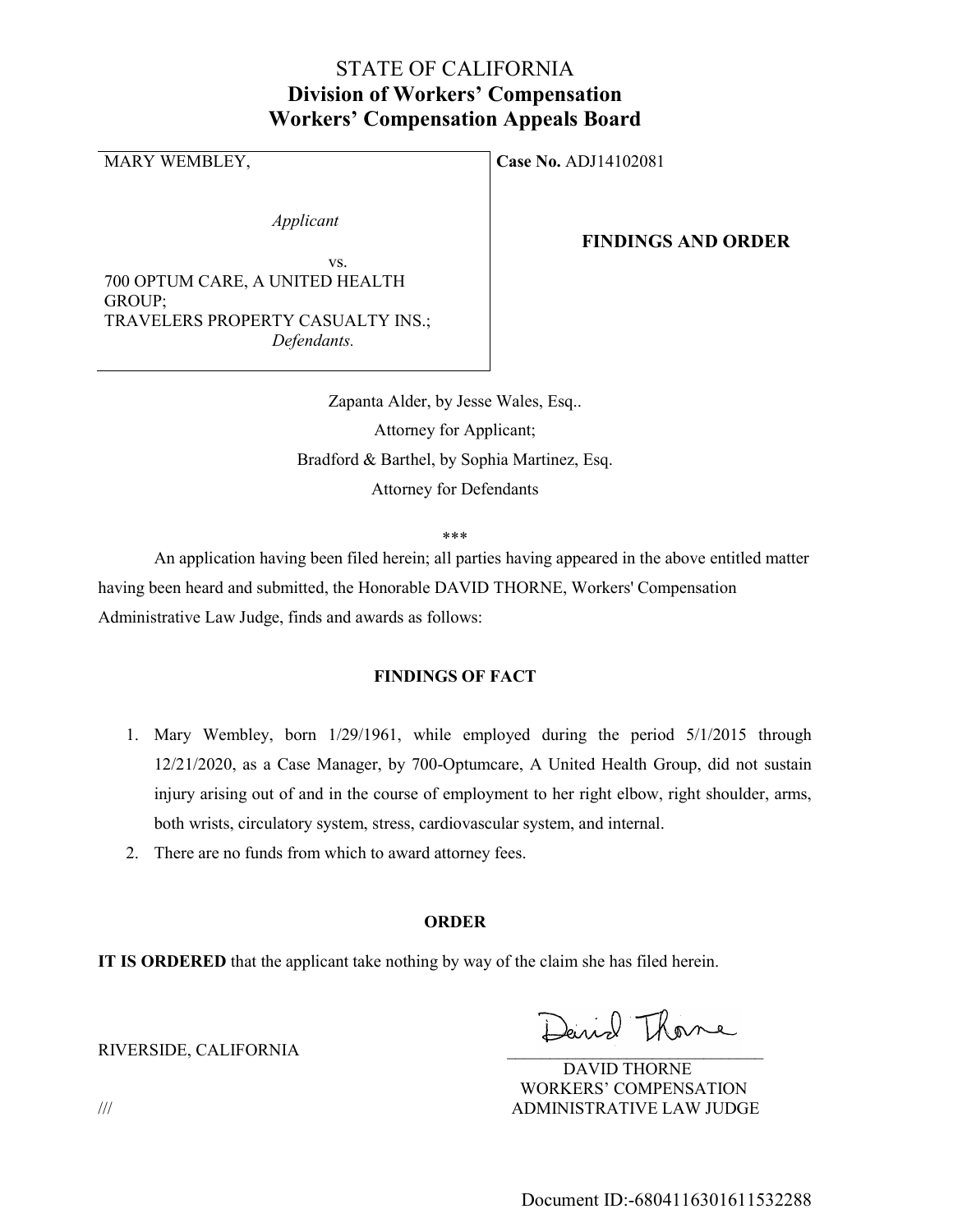Service: BRADFORD BARTHEL ONTARIO, Email MARY WIMBLEY, US Mail SEDGWICK 94520 CONCORD, US Mail ZAPANTA ALDER VALLEY VILLAGE, US Mail

Service made on all parties as shown on the Official Address Record. On: 5/18/2022 By: *C. Garcia*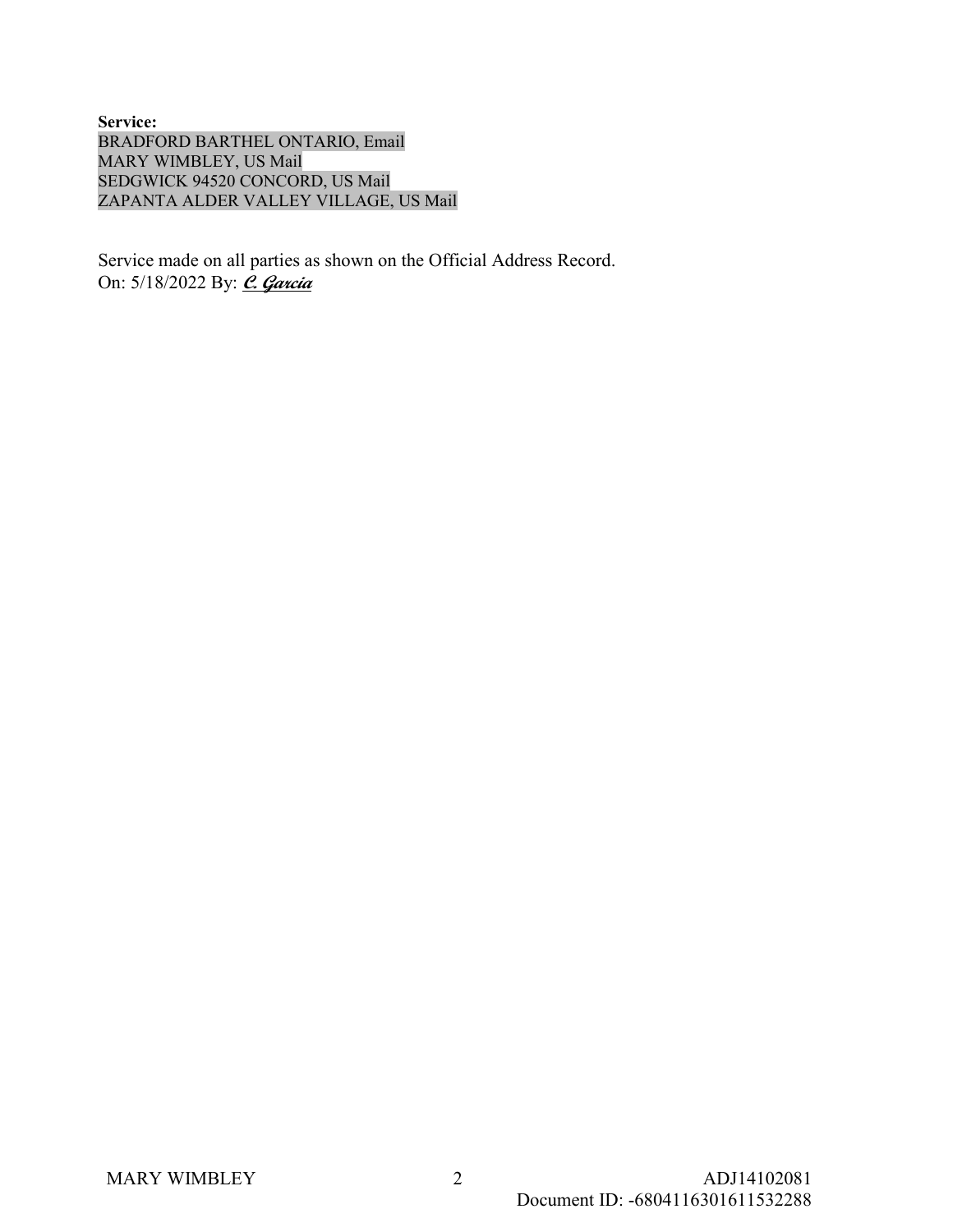### STATE OF CALIFORNIA WORKER'S COMPENSATION APPEALS BOARD CASE NO. ADJ14102081

### MARY WIMBLEY v. 700 OPTUM CARE- UNITED HEALTH GROUP

## WORKERS' COMPENSATION ADMINISTRATIVE LAW JUDGE: David Thorne

DATE: 5/18/2022

### OPINION ON DECISION

 Mary Wimbley, born 1/29/1961, while employed during the period 5/1/2015 through 12/21/2020, as a Case Manager, by 700-Optumcare, A United Health Group, claims to have sustained injury arising out of and in the course of employment to her right elbow, right shoulder, arms, both wrists, circulatory system, stress, cardiovascular system, and internal.

ADJ14107734 was dismissed without prejudice on 7/14/2021.

 At the trial on 4/27/2022, the applicant testified that she started work at United Healthcare seven years ago. She continues to work for United Healthcare. She currently works 40 hours a week. She works from home. As a Case Manager, she interacts with patients regarding their care. She helps with appointments and questions. She works over the telephone and enters data into the computer. She doesn't have to carry documents. She alleges an injury to her right shoulder, both elbows, and both wrists and hands from typing and using the computer.

 The applicant testified that she believes that her mail was tampered with in January 2022. She believes that documents were stolen from her office in a safe, along with pictures of Kobe Bryant. She believes that she is constantly being followed and being photographed. Her car has been broken into several times. She thinks that the employer or Sedgwick has been doing this because only Sedgwick documents were taken.

 The applicant admitted to a history of prior accidents. In October 2017, she injured her toe at a 99 Cents Store. In 2015, she was injured in an automobile accident. In March 2016, she was involved in another accident. In February 2019, she had an accident at Hobby Lobby.

 Paul Milling, M.D., prepared an Initial Orthopedic QME Report, dated 6/17/2021 (Exhibit D). The applicant had complaints to her right shoulder, arms, elbows, wrists, and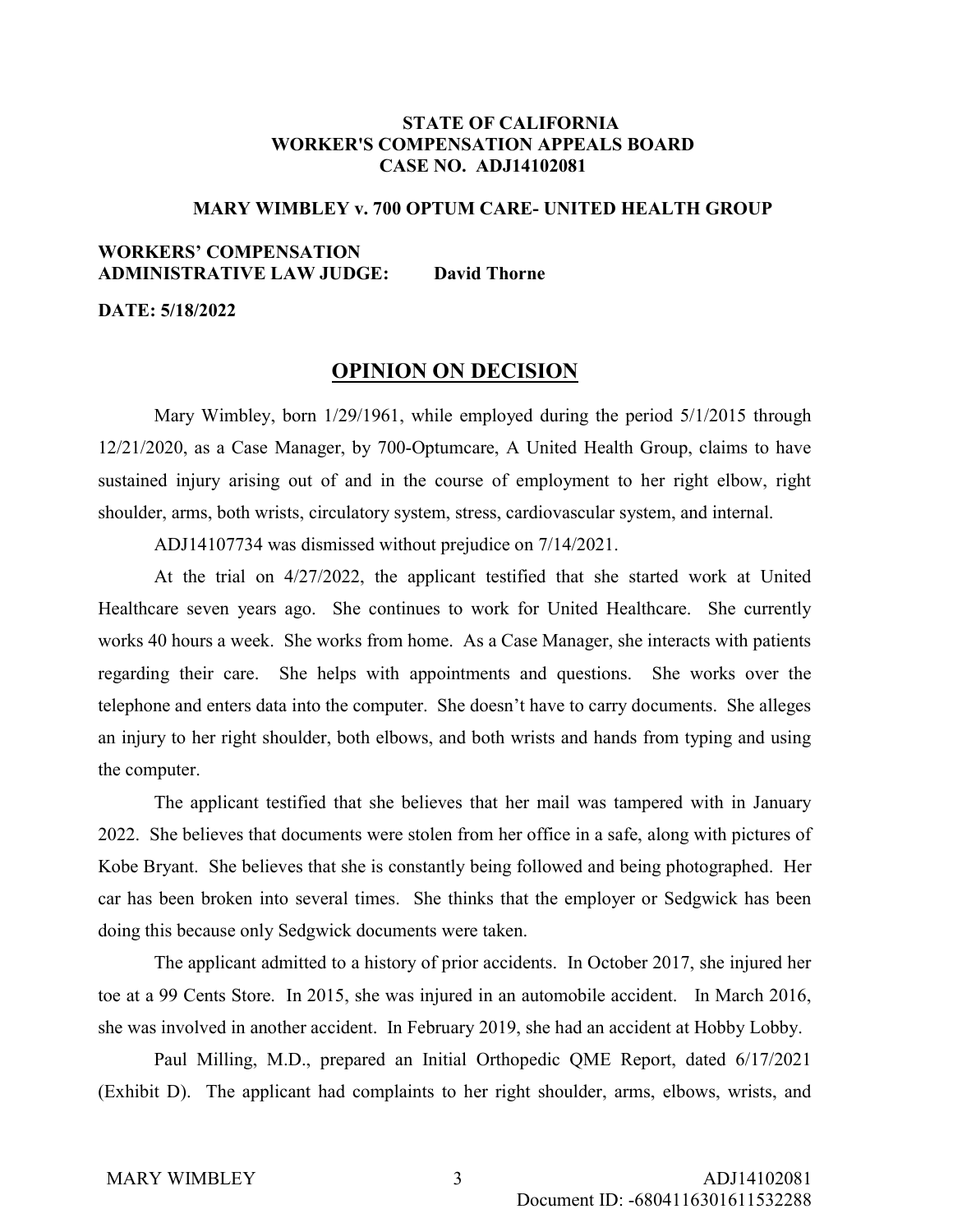hands. The applicant claims a cumulative trauma from 2015 to the present as a result of repetitive work activities while working as a nurse case manager. She attributes the injury to repetitive and prolonged typing on the computer and working in a non-ergonomic workstation. In February 2019, she was injured at Hobby Lobby when a heavy object fell on her right hand. After reviewing all the medical reports provided and the evidence, Dr. Milling concluded that there is no evidence to support industrial causation either for a specific injury, which she denies, or a cumulative trauma industrial injury.

 Dr. Milling reviewed additional records and prepared a supplemental report dated 10/29/2021 (Exhibit E). The records showed that the applicant worked for Destiny Hospice Care between July 2017 and March 30, 2021. Her work as a hospice care nurse was heavier and more arduous than it was at United Healthcare. It involved more hands-on care and treatment. The records showed a history of prior injuries. On 9/4/2007, the applicant sustained injury to her low back and left knee when a med cart fell on her. On 9/18/2008, the applicant injured her low back, right hip, knee, and leg after giving the Heimlich maneuver to a patient. On 2/23/2015, the applicant was in an automobile accident with a cervical spine injury. On 3/7/2018, the applicant was rear-ended in an automobile accident. She sustained injury to the neck, both shoulders, wrists, hands, mid-back, and low back. 2/28/2019 or 2/20/2019 is the injury at Hobby Lobby. Dr. Milling stated that the medical records do not mention or connect developing symptoms in the upper extremities to cumulative work activity at United Healthcare or at Destiny Hospice Care.

 Dr. Milling reviewed additional records and prepared a supplemental report dated 12/16/2021 (Exhibit G). There was nothing in the reviewed records that would persuade Dr. Milling to change his opinions that the applicant did not sustain a cumulative trauma injury while working for United Healthcare.

 Dr. Milling reviewed records from 5/21/201 to 11/29/2021 and prepared a supplemental report dated 3/10/2022 (Exhibit F). There was nothing in the reviewed records that would persuade Dr. Milling to change his opinions that the applicant did not sustain a cumulative trauma injury while working for United Healthcare.

 Exhibit H consists of subpoenaed records from Hobby Lobby. The applicant treated at South County Orthopedic Specialists following an injury on 2/20/2019. She injured her right hand. A 20 lb. weight fell on her hand. She had pain swelling and bruising on the dorsal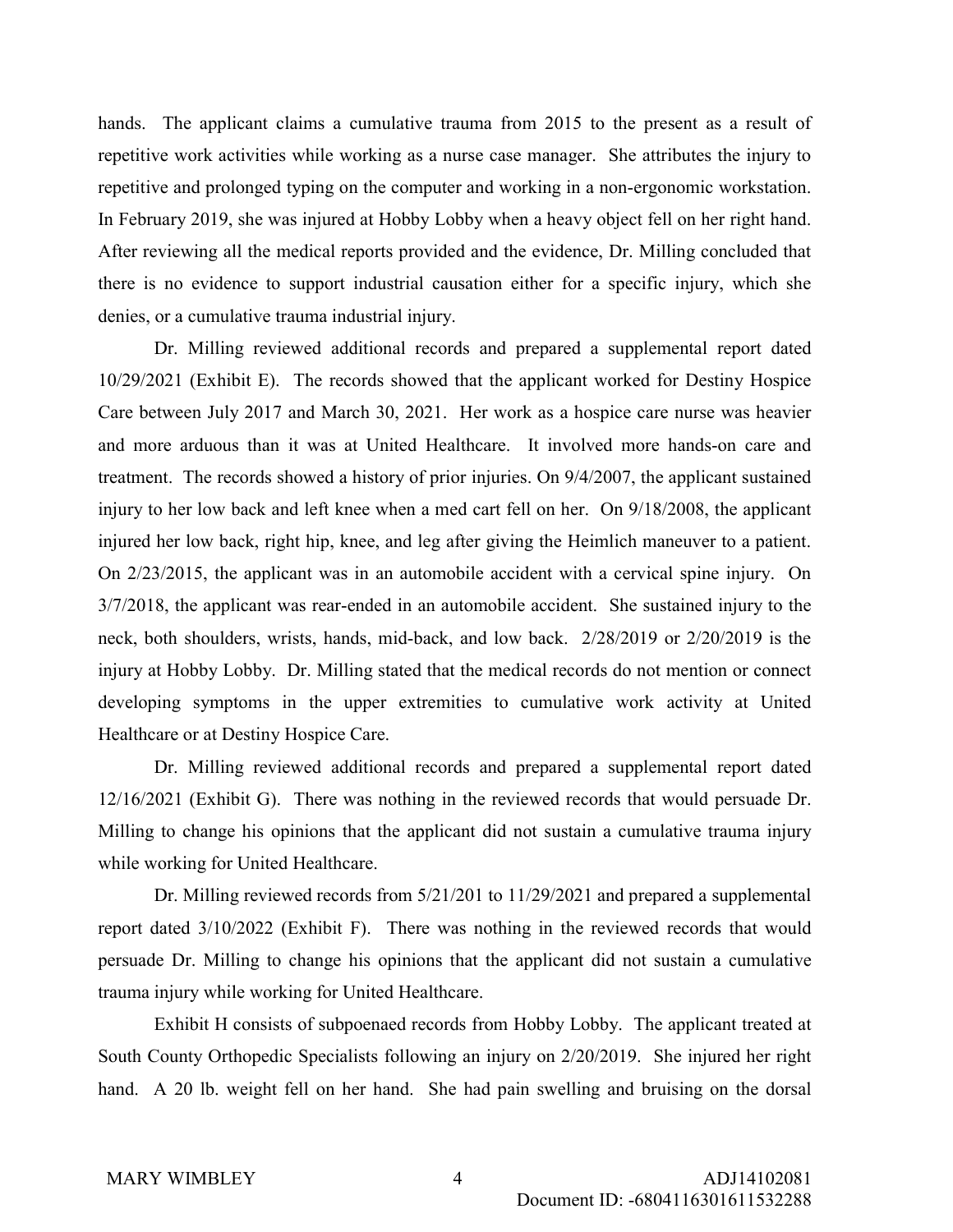aspect of the right hand and base of thumb.

 Exhibit I consists of subpoenaed records from Memorial Medical Group. The applicant was treating for a motor vehicle accident in March 2018. She had pain in the anterior neck and right side. She is also alleging shoulder and chest pain. She was stopped in a Honda CRV and was hit from behind by a  $\frac{1}{2}$  ton pickup going 30 plus mph.

 Exhibit J consists of subpoenaed records from Sedgwick. David Kupfer, M.D., prepared a medical report dated 8/21/2020 for an injury on 2/2/2019. This was the injury had Hobby Lobby. The applicant had surgery on right wrist and hand.

 Exhibit K consists of subpoenaed records from Interinsurance Exchange of The Automobile Club. On 3/7/2018, the applicant was involved in a motor vehicle accident. The applicant was rear-ended. The records include a Police Accident Report and medical reports.

 EDD submitted medical records in support of the benefits that they provided. On 8/13/2020, Dr. David Kupfer signed a form for an injury on 2/9/2020 with disability beginning on 5/22/2020. The applicant had an injury to the right hand and wrist. Surgery was performed on 8/12/2020. Sanam Fazel DC signed EDD forms for benefits starting on 8/23/2021. The diagnosis was right shoulder impingement and tendinitis, right elbow pain, and carpal tunnel in the right wrist.

#### INJURY AOE/COE

 Based upon the medical reports of Paul Milling, M.D., which are the better reasoned and more persuasive, it is found that applicant did not sustain injury to her right elbow. Right shoulder, arms, both wrists, circulatory system, stress, cardiovascular system, and internal arising out of and occurring in the course of employment during the period 5/1/2015 to and including 12/21/2020. Dr. Milling's opinion is supported by the numerous records that he reviewed.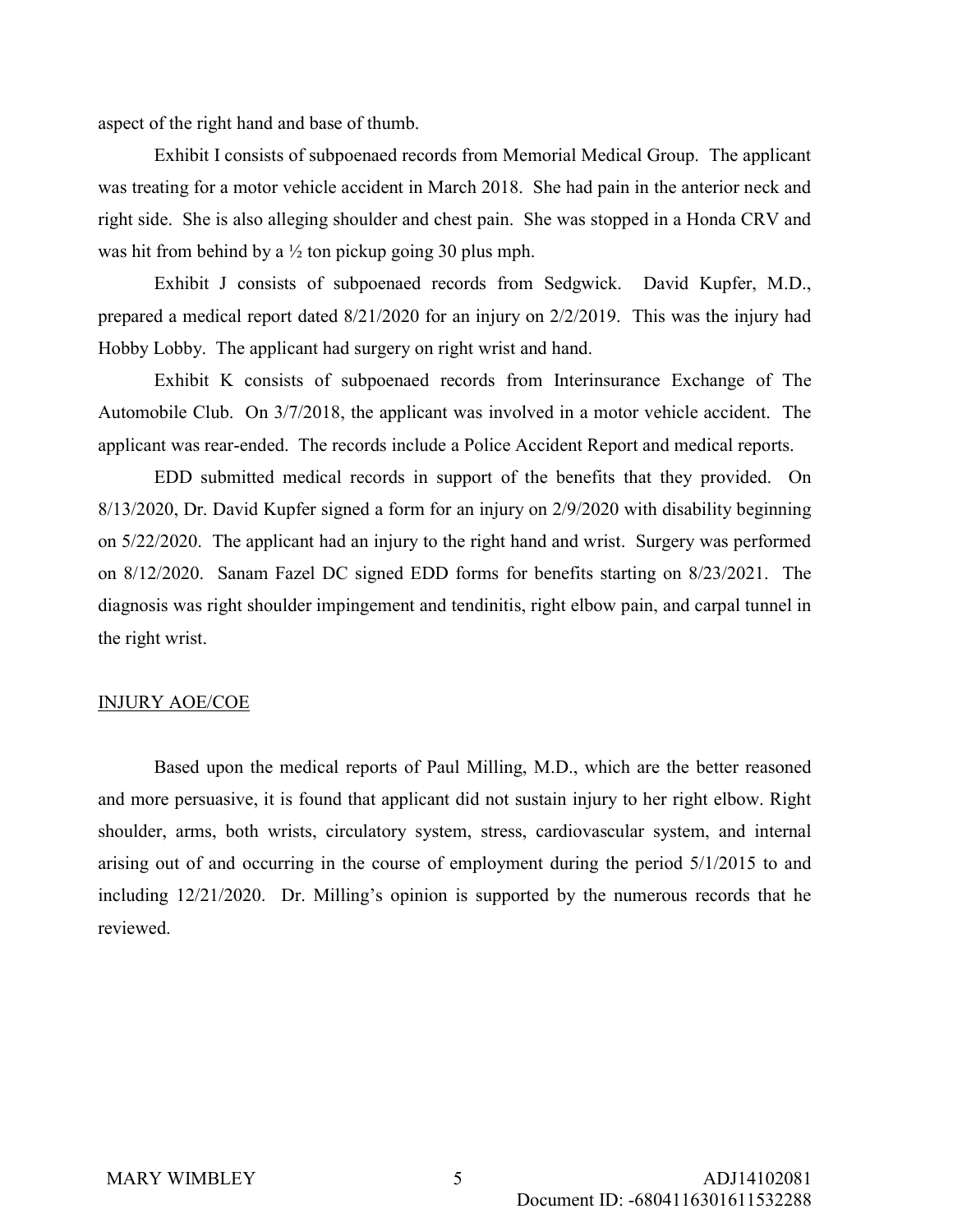### ATTORNEY FEES

 Based on the finding that the applicant did not sustain an injury arising out of and in the course of employment, there is no award upon which to base an award for attorney fees.

DATE:  $5/18/2022$ 

David Thome

 David Thorne WORKERS' COMPENSATION ADMINISTRATIVE LAW JUDGE

Service: BRADFORD BARTHEL ONTARIO, Email MARY WIMBLEY, US Mail SEDGWICK 94520 CONCORD, US Mail ZAPANTA ALDER VALLEY VILLAGE, US Mail

Service made on all parties as shown on the Official Address Record. On: 5/18/2022 By: *C. Garcia*